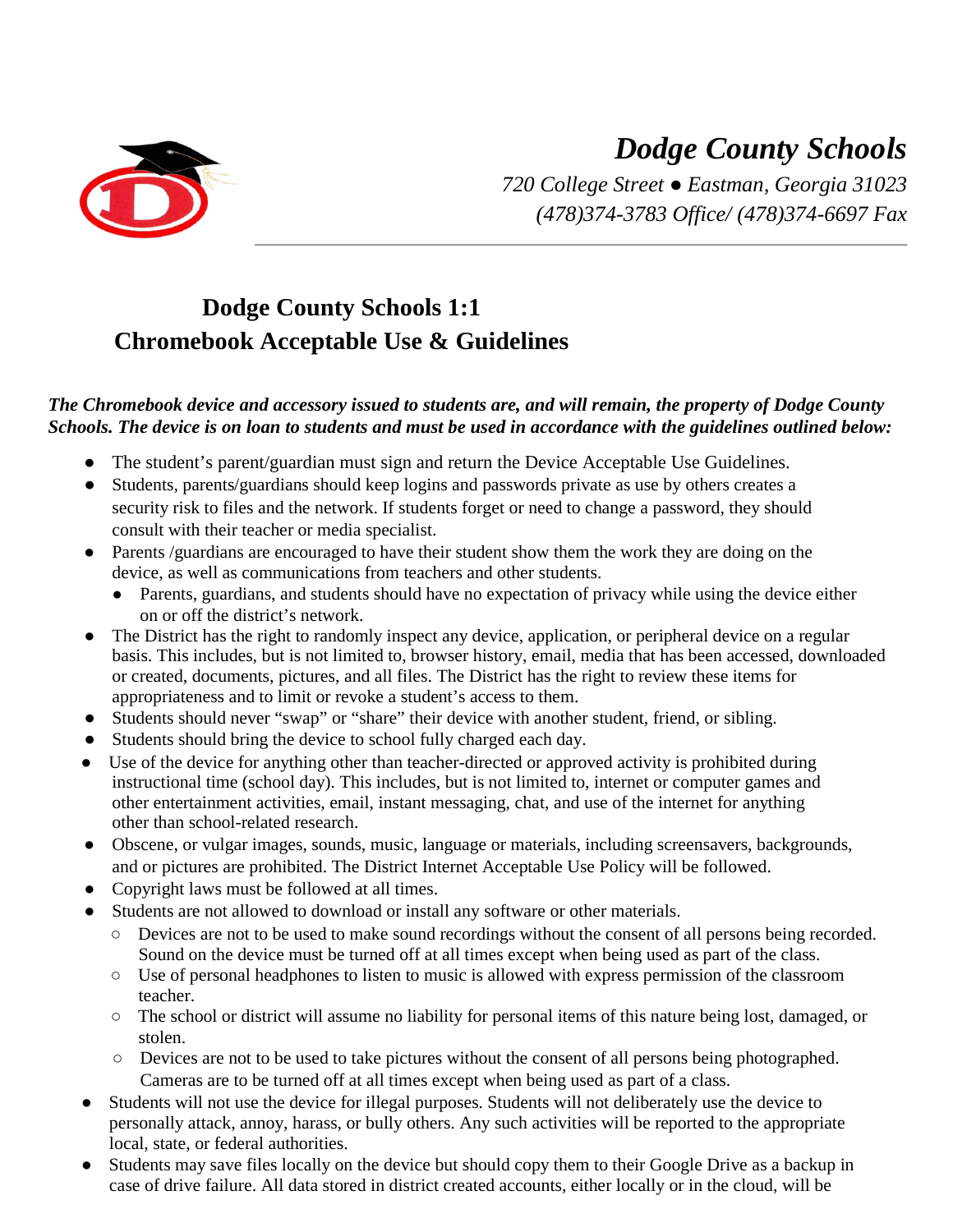deleted when the student graduates or is otherwise no longer enrolled in DCS.

● Appropriate and responsible use is expected of all users. Violation of any policies or procedures outlined in the Internet Acceptable Use Policy (AUP) or the Device Acceptable Use Guidelines will be subject to the appropriate disciplinary action as outlined in the AUP's.

#### **GENERAL USE AND CARE OF THE DEVICE**

- During the school day, students must have the device with them or stored in a secure location. Devices must never be left unattended. Unattended devices will be seized by school personnel and delivered to the administration.
- *It is the responsibility of the student to charge their device for the school day.*
- *It is the responsibility of the students to bring their devices to school every day.*
- Never walk with the device lid open. This puts stress on the device and the screen.
- Students should not use their device while walking or being transported. Devices should be used on a flat, stable surface. Devices should not be taken on school sponsored activity trips unless expressly needed for the activity.
- Devices should be protected from extreme heat or cold. Devices should never be left in a vehicle even if it is locked.
- Devices should be protected from the weather, water, liquids, and pets. Eating or drinking near the devices is strictly forbidden. Devices cannot be used during meal times.
- The display screen is the most sensitive part of the device. Heavy objects should never be placed on or stacked on top of the device. This includes books, musical instruments, sports equipment, etc. Do not place or leave the unit on the floor or any area where someone may sit or step.
- Students may not deface the device or sleeve in any way with stickers, tape, whiteout, markers, pens, engravings or any other items or marks.
- The device should only be cleaned with a soft dry cloth. Never use sprays of any kind.
- *Consequences for not complying with the use and care guidelines will result in the suspension of or loss of device privileges as determined by an administrator.*

In addition, all other appropriate consequences as outlined in the Student Handbook may be applied.

- ALL damage incidents will be investigated by an administrator.
- If the device is damaged, lost or stolen, parents are responsible for the reasonable cost of repair or the fair market value at the time loss.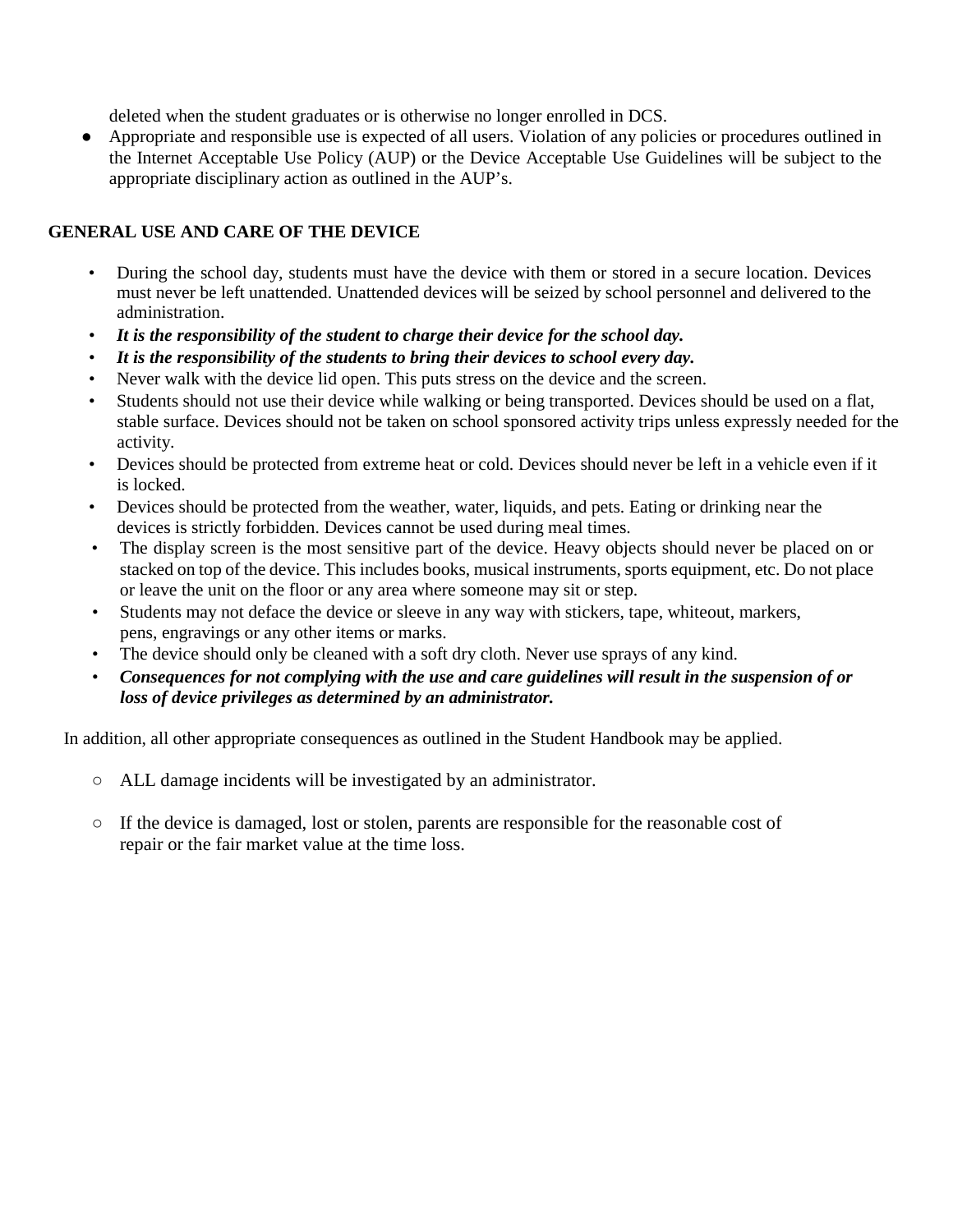#### **Chromebook Distribution Form**

#### **Print Name:**

Last Name: \_\_\_\_\_\_\_\_\_\_\_\_\_\_\_\_\_\_\_\_\_\_\_\_\_\_\_\_ First Name: \_\_\_\_\_\_\_\_\_\_\_\_\_\_\_\_\_\_\_\_\_\_\_\_\_\_

Chromebook Serial Number #:

**As the student, my signature indicates I have read or had explained to me the guidelines of use and care of the device and accessories. I accept responsibility for abiding by the guidelines and direction of my teacher(s). I will use the device and accessories for educational purposes. I also understand I must bring the device to school fully charged**.

Student Signature: \_\_\_\_\_\_\_\_\_\_\_\_\_\_\_\_\_\_\_\_\_\_\_\_\_\_\_\_\_\_\_\_\_\_\_\_\_\_ Date: \_\_\_\_\_\_\_\_\_\_\_\_\_\_\_\_\_\_\_\_

Value New \$ 300.00

Other Possible Charges: Replace Charger - \$30 Replace Screen - \$60 Replace Keyboard - \$50 Motherboard or other major damage would be the same cost as complete replacement.

**As a parent/guardian, my signature indicates I have read, understand, and agree to the acceptable use guidelines. I give permission for my student to have access to the device and I, along with my student, accept responsibility for the care and protection of the unit and accessories.**

Parent/Guardian Signature: \_\_\_\_\_\_\_\_\_\_\_\_\_\_\_\_\_\_\_\_\_\_\_\_\_\_\_\_\_\_\_\_\_\_\_\_\_

Date: \_\_\_\_\_\_\_\_\_\_\_\_\_\_\_\_\_\_\_\_\_\_\_\_\_\_\_\_\_\_\_

--------------------------------------------------------------------------------------------------------------------------

#### **Do not initial until you receive two parts of your Chromebook.**

Chromebook:

Charger: \_\_\_\_\_\_\_\_\_\_\_\_\_\_\_\_\_\_\_\_\_